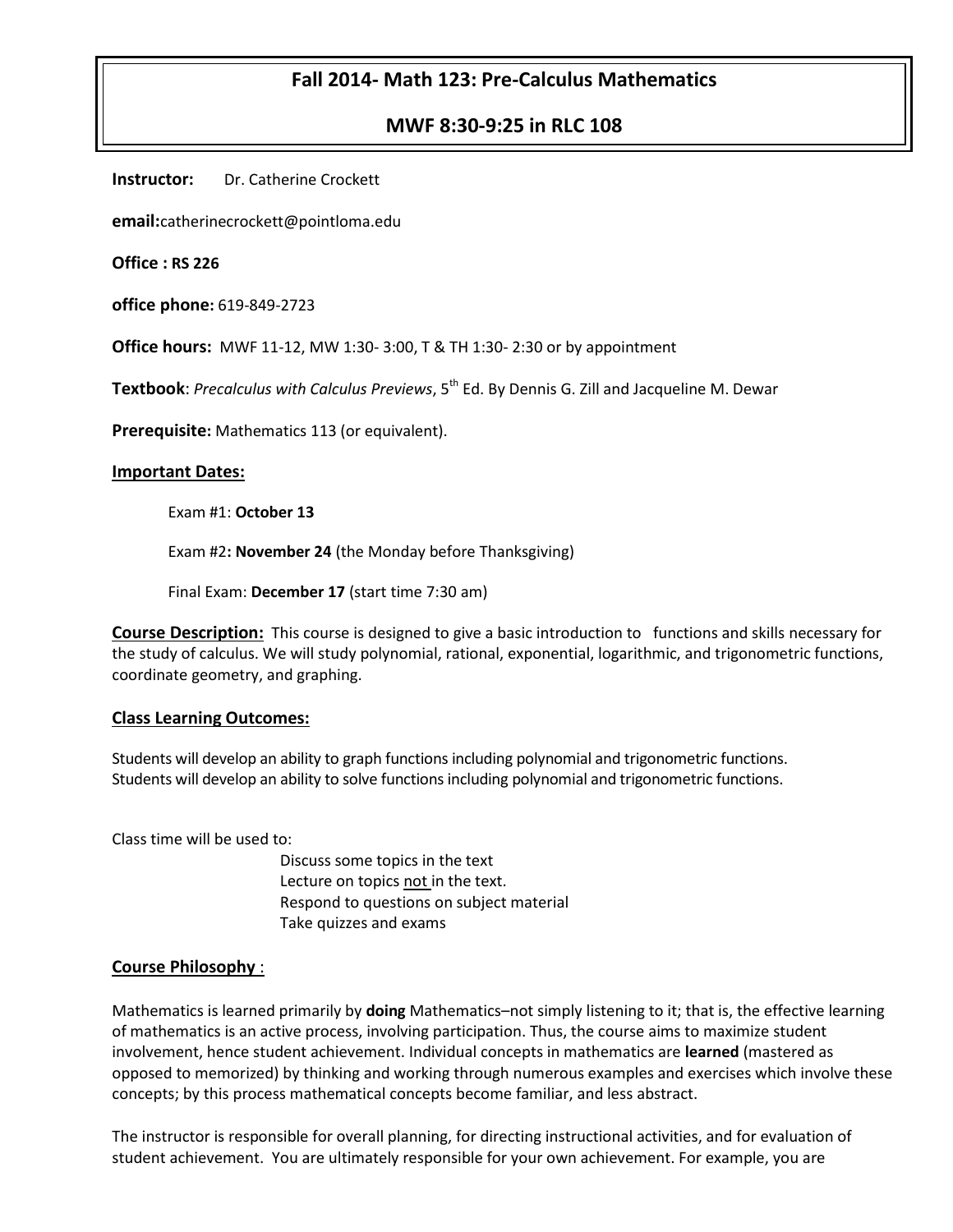responsible for meeting all scheduled activities of the course, such as class meetings, problem assignments, exams, and the final examination; you are also responsible for regular work outside of class in preparation for class lectures and discussions.

**Grading:** Grades for the course will be based on homework (25%), quizzes (10%), two exams (35%), and a final exam (30%).

**Homework (25% of the grade): Please see the attached homework schedule.** A homework assignment is late if it is not received at the **start** of class on the due date. No late homework will be accepted except by prior arrangement or with a documented emergency. Please be sure that your homework is stapled together and the problems are in order. Homework will be scored on a combination of completeness and correctness. A random selection (the same for all people) of the problems will be graded on any homework assignment. The three lowest homework scores will be dropped.

**Quizzes (10% of the grade)**: Quizzes will be given in class throughout the semester (please see the calendar for dates). There are no make-up quizzes; however your lowest two quiz scores will be dropped.

**Tests and Final Exam (35% and 30% of the grade):** Tests and the Final Exam will include problems and questions over material assigned in the text, readings and handouts, as well as material presented in class.

No examination shall be missed without prior consent by me or a well documented emergency beyond your control. A score of zero will be assigned for an examination that is missed without prior consent or a well documented emergency beyond your control. The examination schedule is included in the daily schedule.

**Please note: I do not intend to accept excuses such as miscommunication with parents, benefactors, sport team sponsors and/or travel agents.**

**Please note: The Final Exam is COMPREHENSIVE.**

**December 17: 7:30- 10:00 a.m.**

**Grading Scale**: Course grades will be assigned according to the following scale:

| <b>Grading Scale in percentages</b> |  |                                                      |  |  |  |  |
|-------------------------------------|--|------------------------------------------------------|--|--|--|--|
| A                                   |  |                                                      |  |  |  |  |
|                                     |  | $(87.5, 90)$ (77.5, 80) (67.5, 70)                   |  |  |  |  |
|                                     |  | $[92.5, 100]$ [82.5, 87.5] [72.5, 77.5] [62.5, 67.5] |  |  |  |  |
|                                     |  | $[90, 92.5]$ $[80, 82.5]$ $[70, 72.5]$ $[60, 62.5]$  |  |  |  |  |

 **This semester we are using the LMS (learning management system) called Canvas. In this system, you will find handouts from class and your grades. TO access go to:** <https://canvas.pointloma.edu/login> **From there you can login using your PLNU user name and password.**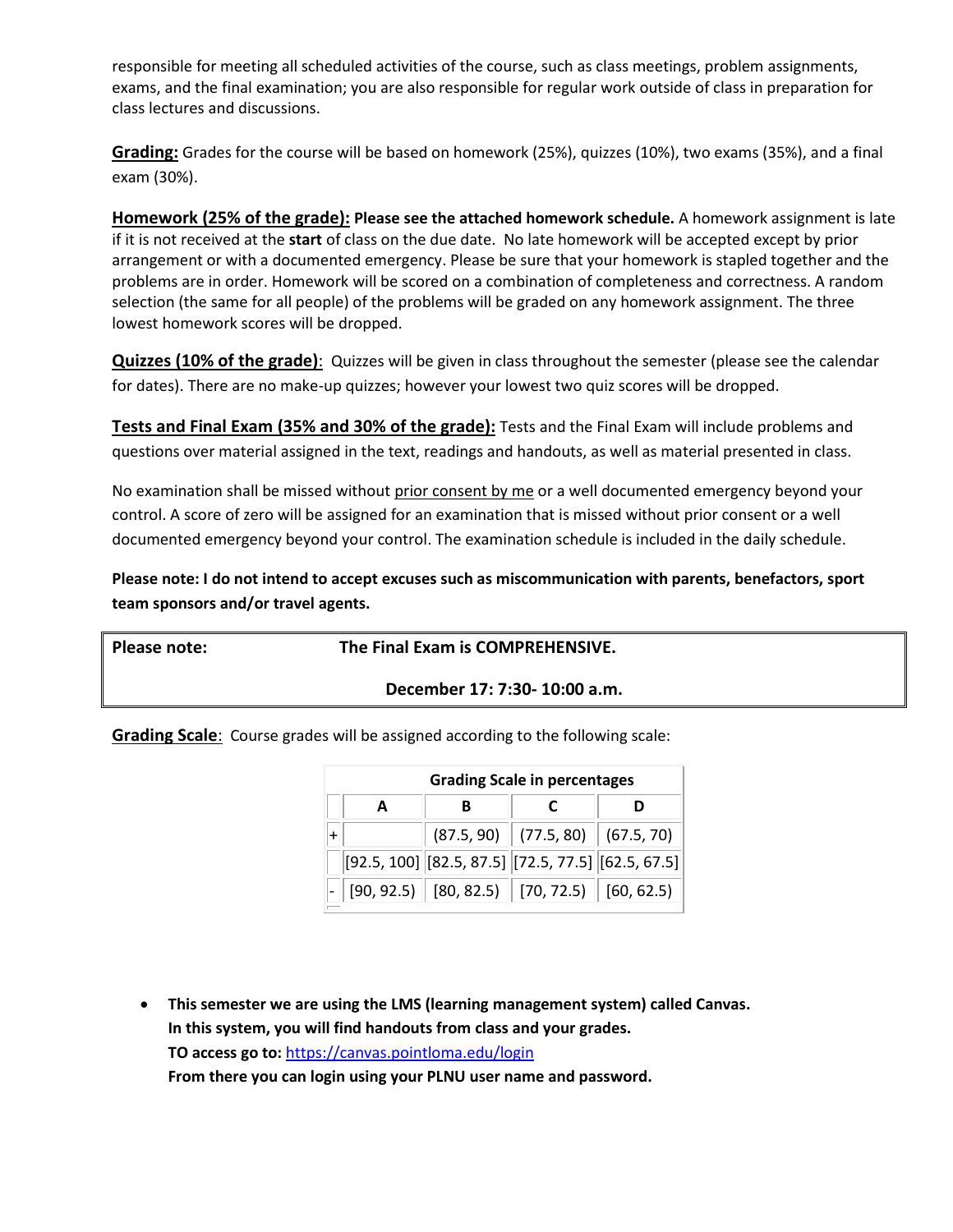### **Attendance:**

Attendance is expected at each class session. In the event of an absence you are responsible for the material covered in class and the assignments given that day.

Regular and punctual attendance at all classes in which a student is registered is considered essential to optimum academic achievement. Therefore, regular attendance and participation in each course are minimal requirements to be met. There are no allowed or excused absences except as approved in writing by the Provost for specific students participating in certain university-sanctioned activities. Excused absences still count toward the 10%-20% limits, but allow students to make up work, quizzes, or tests missed as a result of a universitysanctioned activity. Activities of a unique nature, such as labs or other activities identified clearly on the syllabus, cannot be made up except in rare instances when instructors have given advanced, written approval for doing so. Whenever the number of accumulated absences in a class, for any cause, exceeds ten (10) percent of the total number of class meetings, the faculty member should send an e-mail to the student and the Vice Provost for Academic Administration (VPAA) warning of attendance jeopardy. If more than twenty (20) percent of the total number of class meetings is reported as missed, the faculty member or VPAA may initiate the student's de-enrollment from the course without further advanced notice to the student. If the date of deenrollment is past the last date to withdraw from a class, the student will be assigned a grade of W or WF consistent with university policy in the Grading section of the catalog. There are no refunds for courses where a de-enrollment was processed. For more details see the PLNU catalog:

[http://catalog.pointloma.edu/content.php?catoid=14&navoid=1089#Class\\_Attendance](http://catalog.pointloma.edu/content.php?catoid=14&navoid=1089#Class_Attendance)

### **Class Enrollment:**

It is the student's responsibility to maintain his/her class schedule. Should the need arise to drop this course (personal emergencies, poor performance, etc.), the student has the responsibility to follow through (provided the drop date meets the stated calendar deadline established by the university), not the instructor. Simply ceasing to attend this course or failing to follow through to arrange for a change of registration (drop/add) may easily result in a grade of F on the official transcript.

### **Academic Accommodations:**

While all students are expected to meet the minimum academic standards for completion of their courses as established by the instructors, students with special needs may require academic accommodations. At Point Loma Nazarene University, students requesting academic accommodations must file documentation with the Disability Resource Center (DRC), located in the Bond Academic Center. Once the student files documentation, the Disability Resource Center contacts the student's instructors and provides written recommendations for reasonable and appropriate accommodations to meet the individual needs of the student. This policy assists the university in its commitment to full compliance with Section 504 of the Rehabilitation Act of 1973, the Americans with Disabilities (ADA) Act of 1990, and ADA Amendments Act of 2008, all of which prohibit discrimination against students with special needs and guarantees all qualified students equal access to the benefits of PLNU programs and activities. For more details see the PLNU catalog: [http://catalog.pointloma.edu/content.php?catoid=14&navoid=1089#Academic\\_Accommodations](http://catalog.pointloma.edu/content.php?catoid=14&navoid=1089#Academic_Accommodations)

Students with learning disabilities who may need accommodations should discuss options with the instructor during the first two weeks of class.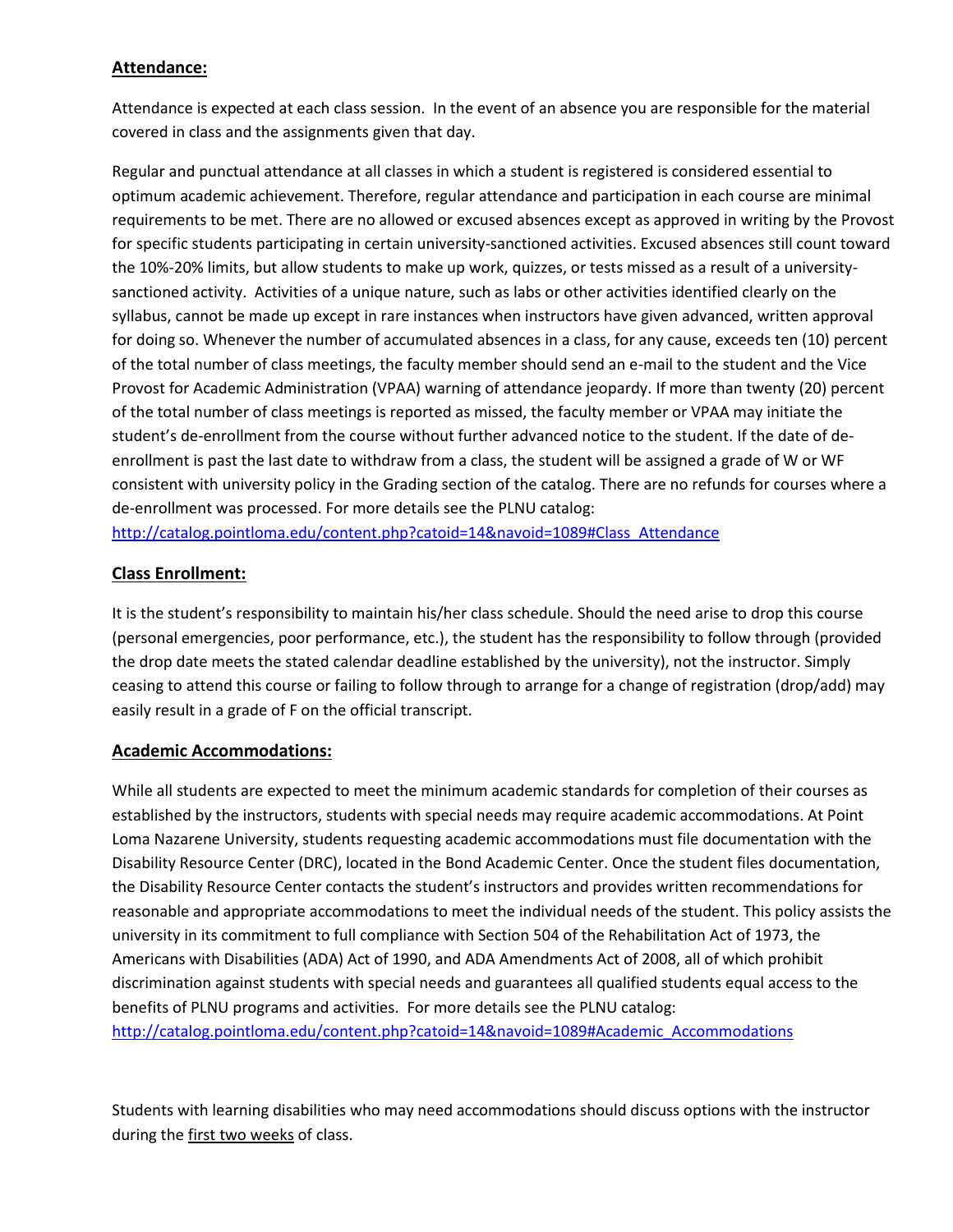## **Academic Honesty:**

The Point Loma Nazarene University community holds the highest standards of honesty and integrity in all aspects of university life. Any violation of the university's commitment is a serious affront to the very nature of Point Loma's mission and purpose. Violations of academic honesty include cheating, plagiarism, falsification, aiding academic dishonesty, and malicious interference. The details of PLNU's meaning of each of these words can be found in the PLNU catalog at:

[http://catalog.pointloma.edu/content.php?catoid=14&navoid=1089#Academic\\_Honesty](http://catalog.pointloma.edu/content.php?catoid=14&navoid=1089#Academic_Honesty)

A student remains responsible for the academic honesty of work submitted in PLNU courses and the consequences of academic dishonesty beyond receipt of the final grade in the class and beyond the awarding of the diploma. Ignorance of these catalog policies will not be considered a valid excuse or defense. Students may not withdraw from a course as a response to a consequence.

A student who is caught cheating on any item of work will receive a zero on that item and may receive an "F" for the semester. See the PLNU Catalog for a further explanation of the PLNU procedures for academic dishonesty [\(http://catalog.pointloma.edu/content.php?catoid=14&navoid=1089#Academic\\_Honesty\)](http://catalog.pointloma.edu/content.php?catoid=14&navoid=1089#Academic_Honesty).

### **Final Exam: Date and Time**

The final exam date and time is set by the university at the beginning of the semester and may not be changed by the instructor. Only in the case that a student is required to take three exams during the same day of finals week is an instructor authorized to change the exam date and time for that particular student.

### **Copyright Protected Materials:**

Point Loma Nazarene University, as a non-profit educational institution, is entitled by law to use materials protected by the US Copyright Act for classroom education. Any use of those materials outside the class may violate the law.

**General Advice:** The key to success in this class is to attend lectures regularly and do your homework. You learn mathematics by doing it yourself. You should expect to spend approximately two hours outside of class for every one hour in class working on homework and going over concepts. When doing homework, please note it is normal to not be able to do every problem correct on the first attempt. Do not be discouraged, instead seek help.

#### **Sources of Help:**

- 1. Me. If you have questions, ask me. See office hours.
- 2. FREE TUTORING- Math Learning Center, RS-230. Hours are posted on the door.
- 3. Other classmates. Form study groups! Work together!

#### **Schedule:**

| Week | Mondav          | Wednesday                    | Fridav            |
|------|-----------------|------------------------------|-------------------|
|      | 9/1             | 9/3                          | 9/5               |
|      | <b>No Class</b> | Introduction, Sections 1.1 & | Sections 1.2& 1.3 |
|      |                 | 1.2                          |                   |
|      |                 |                              |                   |